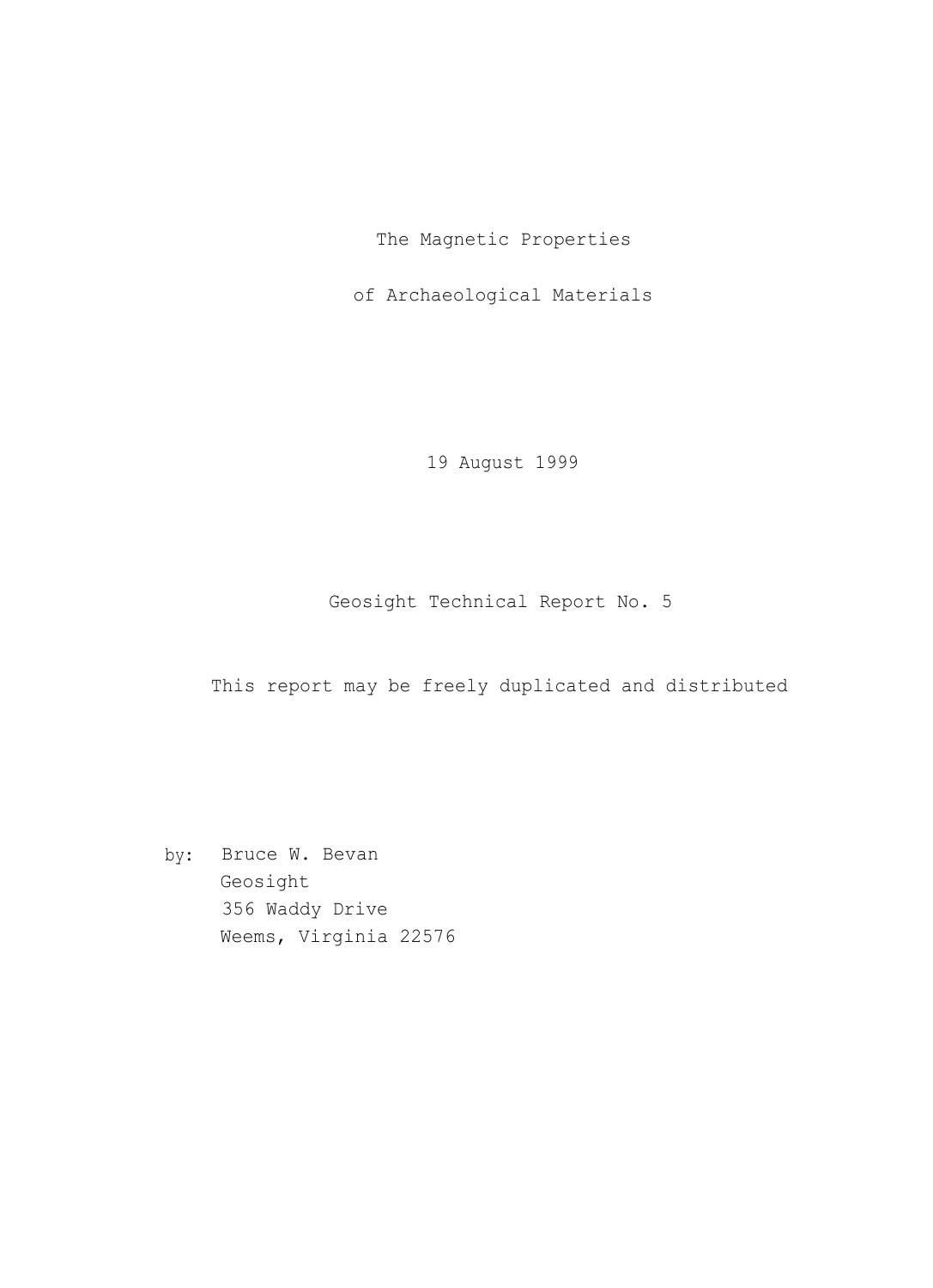## The Magnetic Properties of Archaeoloqical Materials

This listing has two purposes. It can help with the quantitative interpretation of magnetic surveys; the parameters here may allow interpreted magnetic moments to be converted into estimates of the mass or volume of a feature. The parameters on this list may also assist with the estimation of the magnetic anomaly that might be expected from a feature; this could help in the design of a magnetic survey.

The different parameters, variables, and constants are all in SI units (unless specifically indicated otherwise). The caret symbol indicates that the following number is a superscript; for example, 10^-4 means 0.0001, and m<sup>^3</sup> means cubic meters. The symbols follow most closely those of Parasnis (1986).

Additional lists of magnetic parameters may be found in Carmichael (1982); a smaller list was published earlier (Lindsley, Andreasen, and Balsley 1966). However, these published parameters are generally for rocks and minerals. I have been involved with the measurements of most the parameters on the list here. Contributions from colleagues are indicated, and more would be welcome for future revisions of this report.

Most of the magnetic parameters have been measured with field procedures. For many of the measurements, a small sample was rotated near a magnetic sensor and the highest and lowest magnetic anomalies were noted. This procedure has been described by Breiner (1973, p. 34) and Parasnis (1986, p. 359). As a variant on this, the remanent magnetic poles of objects were located (with an audio-indicating magnetometer) and the magnetic measurements were made with the sample rotated to two opposite directions. In a few cases, the samples were rotated in six perpendicular directions for these measurements. Some magnetic parameters have also been determined by the analysis of spatial magnetic maps. The magnetic models have been two-dimensional prisms, or have been clusters of dipoles or rectangular prisms; least-squares fits between the calculated field and the magnetic measurements have furnished the magnetic parameters. Some measurements of magnetic susceptibility have been made with a Geoinstruments model JH-8 field meter; the readings from this small, portable field instrument are indicated below. The volumes of samples have been determined generally by the displacement of water or small seeds in a graduated container. Density has been determined by either volume and mass, or by measuring the apparent mass of a sample underwater.

The lists indicate the material or feature, along with its physical properties. This is followed by the magnetic properties, the method of measurement, the date and location of the measurement, perhaps the age of the sample, and then the individuals (in addition to myself) who made the measurements.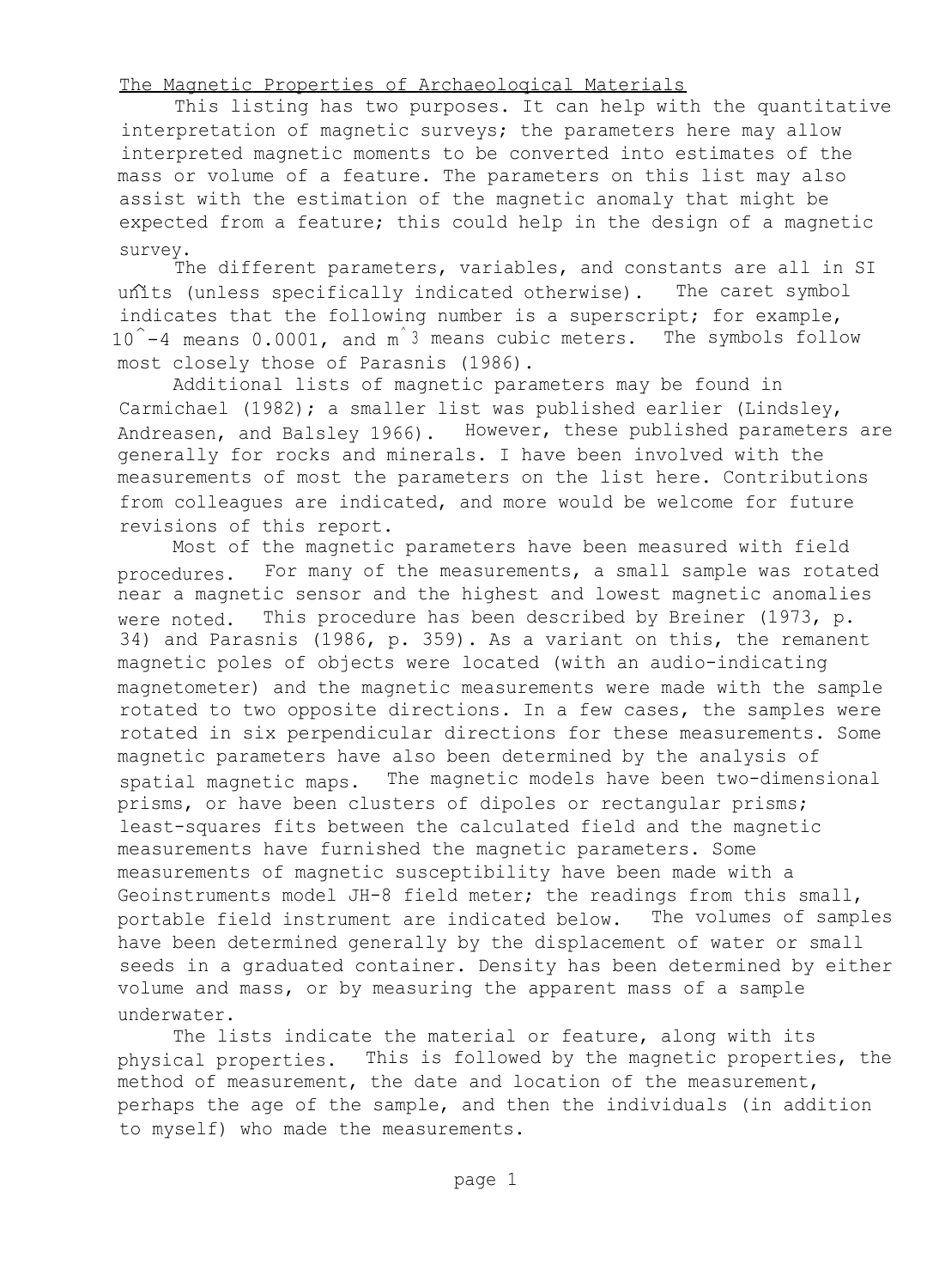```
Eletationidrishs and
     pi = 3.14159
     ma = mass, kg
     V = volume, m<sup>2</sup>d = density, kg/m^3= ma / V
Magnetic parameters and variables:
     He = strength of the Earth's magnetic field, A/mBe = flux density of the Earth's magnetic field, nT
        = uo * He
     u = ur * uo = magnetic permeability
     uo = permeability of a vacuum
        = 400 * pi, nT-m/A
     ur = relative permeability (pure number, no units)
     k = magnetic susceptibility (pure number, no unit)
       = ur \land 1
     k(cqs) = k / (4 * pi), convert from SI to cgs units
     m = magnetic moment, Am 2 (a vector quantity)
       =mr+mi
     mr = remanent magnetic moment, Am<sup>2</sup>mi = induced magnetic moment, Am<sup>2</sup>Q = Koenigsberger ratio
       =mr/mi
     mm = magnetic moment per unit of mass, Am<sup>2</sup>/kg= mrm + minmrm = remanent magnetic moment per unit of mass, Am^2/kg= mr / mamim = induced magnetic moment per unit of mass, Am^2/kg= mi / ma
     M = intensity of magnetization, A/m= magnetic moment per unit volume
       = k * He = m / VS = strength of a monopole, Am
         magnetic moment per unit of length
Field of a magnetic monopole:
     Ba = 100 * S / r^2 = magnetic anomaly, nT
Field of a magnetic dipole along the line of its magnetization:
     Ba = 200 * m / r^3r = distance from the dipole or the center of the sphere to the
           calculation point, m
Magnetic field of a sphere, parallel to the direction of magnetization:
      Ba = uo * V * M * (3 * cos 2(th) - 1) / (4 * pi * r 3)th = angle from the center of the sphere between the direction of
          magnetization and the calculation point, degrees
```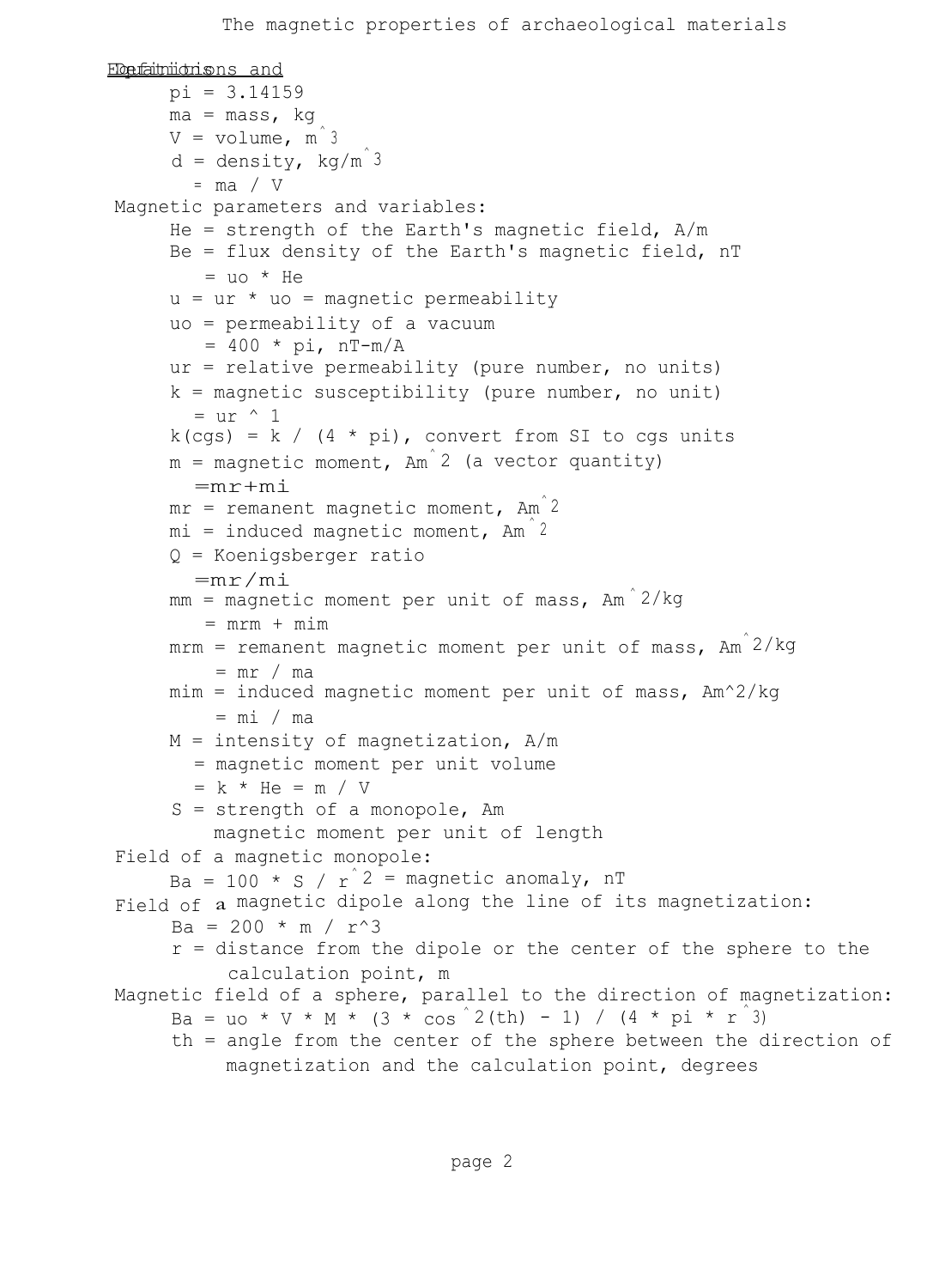```
The magnetic properties of archaeological materials
Modern Steel
55-gallon (0.208 \text{ m}^3) drum, ma = 18.1 kg, Be = 55,260 nT.
     mm = 0.44 Am<sup>2</sup>/kg
     Dipole model of a magnetic map
     January 1983, New Jersey, USA
Average for steel
     mm = 0.24 - 0.3 Am<sup>2</sup>/kg
     Estimate from Sheldon Breiner (1973)
Pipe vertical in the ground, ma = 2.0 kg, length = 1.55 m
     mm = 10.8 Am<sup>2</sup>/kg
     Dipole model of a magnetic map.
     July 1978; Valley Forge, USA.
     Survey with Diana Bermingham and Harold Spaulding (Univ. of Pa.)
Horse shoe, ma = 0.3 kg
     mm = 0.17 Am<sup>2</sup>/kg
     Dipole model of a magnetic map.
     February 1993; Jamestown Island, USA.
     Excavation and mass by Audrey Horning (Williamsburg)
Bolt, ma = 2.1 kg
     mm = 1.07 Am<sup>2</sup>/kg
     Dipole model of a magnetic map.
     February 1993; Jamestown Island, USA.
     Excavation and mass by Audrey Horning (Williamsburg)
Bottle cap, ma = 0.0033 kg
     mm = 0.21 Am<sup>2</sup>/kg
     Dipole model of a magnetic map.
     August 1993; Simferopol, Crimea.
     Survey with Tatyana Smekalova (St. Petersburg State Univ.)
Nail, ma = 0.0094 kg, length = 0.10 m, diameter = 0.004 m
     mm = 0.11 Am<sup>2</sup>/kg
     Dipole model of a magnetic map.
     August 1993; Simferopol, Crimea.
     Survey with Tatyana Smekalova (St. Petersburg State Univ.)
Nail, ma = 0.0099 kg, length = 0.10 in, diameter = 0.004 m
     mm = 0.91 Am<sup>2</sup>/kg
     Dipole model of a magnetic map.
     August 1993; Simferopol, Crimea.
     Survey with Tatyana Smekalova (St. Petersburg State Univ.)
Car, range for a variety of passing cars
     m = 300 - 850 Am<sup>2</sup>
     Magnetic base station readings of distant moving cars.
     June 1992; Petersburg, Virginia, USA.
Train, apparently independent of length.
     m = 9 - 17(10^4) Am<sup>2</sup>
     Magnetic base station readings of distant trains.
     June 1992; Petersburg, Virginia, USA.
```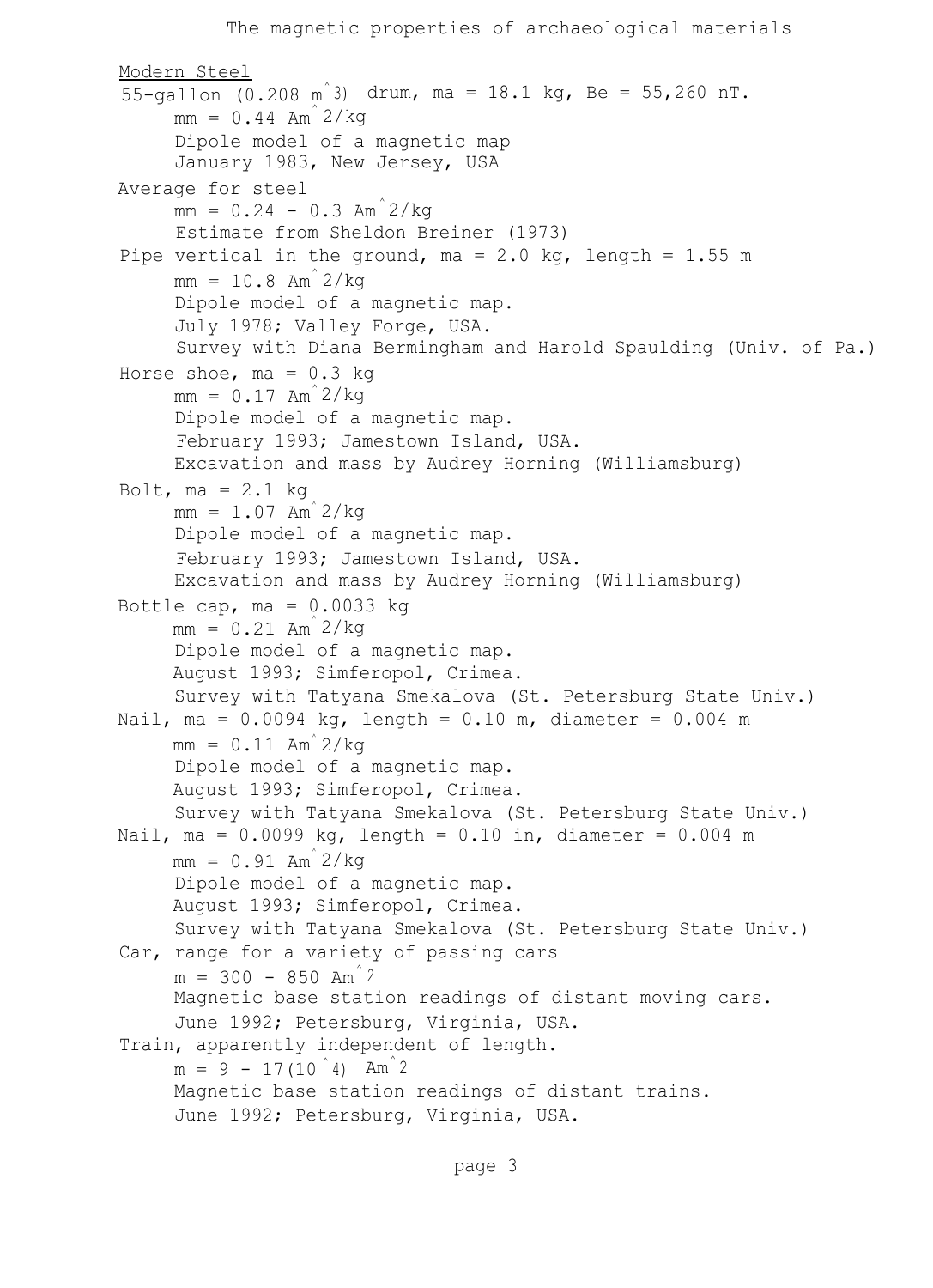```
Historical Iron
Lump of cast iron, ma = 0.0113 kg, d = 5900 kg/m<sup>2</sup>3
      m \text{mm} = 9.36(10^{\degree} - 3) Am<sup>3</sup> 2/kg
      min = 1.31(10<sup>°</sup> - 3) Am<sup>3</sup>/kg
      Q = 0.7Rotation of sample.
      August 1975; Les Forges du Saint-Maurice, Canada; 18th century.
Lump of cast iron, ma = 0.0445 kg, d = 6600 kg/m<sup>3</sup>
      mrm = 4.36(10<sup>°</sup> - 2) Am^{°}2/kg
      min = 4.74(10<sup>2</sup> - 2) Am<sup>2</sup>/kgQ = 0.9Rotation of sample.
      August 1975; Les Forges du Saint-Maurice, Canada; 18th century.
Part of a spike, ma = 0.17 kg, d = 6100 kg/m<sup>2</sup>3
      mrm = 1.56(10^{\degree} - 2) Am<sup>\degree</sup> 2/kg
      min = 2.68(10<sup>2</sup> - 2) Am<sup>2</sup>/kg
      Q = 0.6Rotation of sample.
      August 1975; Les Forges du Saint-Maurice, Canada; 18th century.
Mortar shell, US Civil War, diameter = 8 inch (0.203 \text{ m}), ma = 21.1 kg
      m \text{mm} = 3.8(10^{\degree} - 4) Am<sup>\degree</sup>2/kg
      min = 2.1(10<sup>°</sup> - 2) Am<sup>2/kg</sup>
      Q = 0.02Rotation of sample; contains soil inside.
      October 1992; Petersburg, Virginia, USA; 1863.
Fragment of mortar shell, ma = 4.3 kg, thickness = 0.0044 m
      mrm = 1.4(10<sup>°</sup> - 2) Am<sup>3</sup> 2/kg
      min = 2.4(10<sup>°</sup> - 2) Am<sup>3</sup>/kg
      Q = 0.6Rotation of sample.
      October 1992; Petersburg, Virginia, USA; 1863.
Fragment of Hotchkiss shell, ma = 0.7 kg, size = 0.0056 by 0.0051 m
      mrm = 5.6(10<sup>°</sup> - 3) Am<sup>3</sup> 2/kg
      min = 2.3(10<sup>2</sup> - 2) Am<sup>2</sup>/kg
      Q = 0.2Rotation of sample.
      October 1992; Petersburg, Virginia, USA; 1863.
Fragment of Coehorn shell, ma = 1.1 kg, diameter = 0.203 m
      mrm = 1.1(10<sup>°</sup> - 2) Am<sup>3</sup> 2/kg
      min = 1.9(10^{\degree} - 2) Am<sup>\degree 2/kg</sup>
      Q = 0.6Rotation of sample.
      October 1992; Petersburg, Virginia, USA; 1863.
```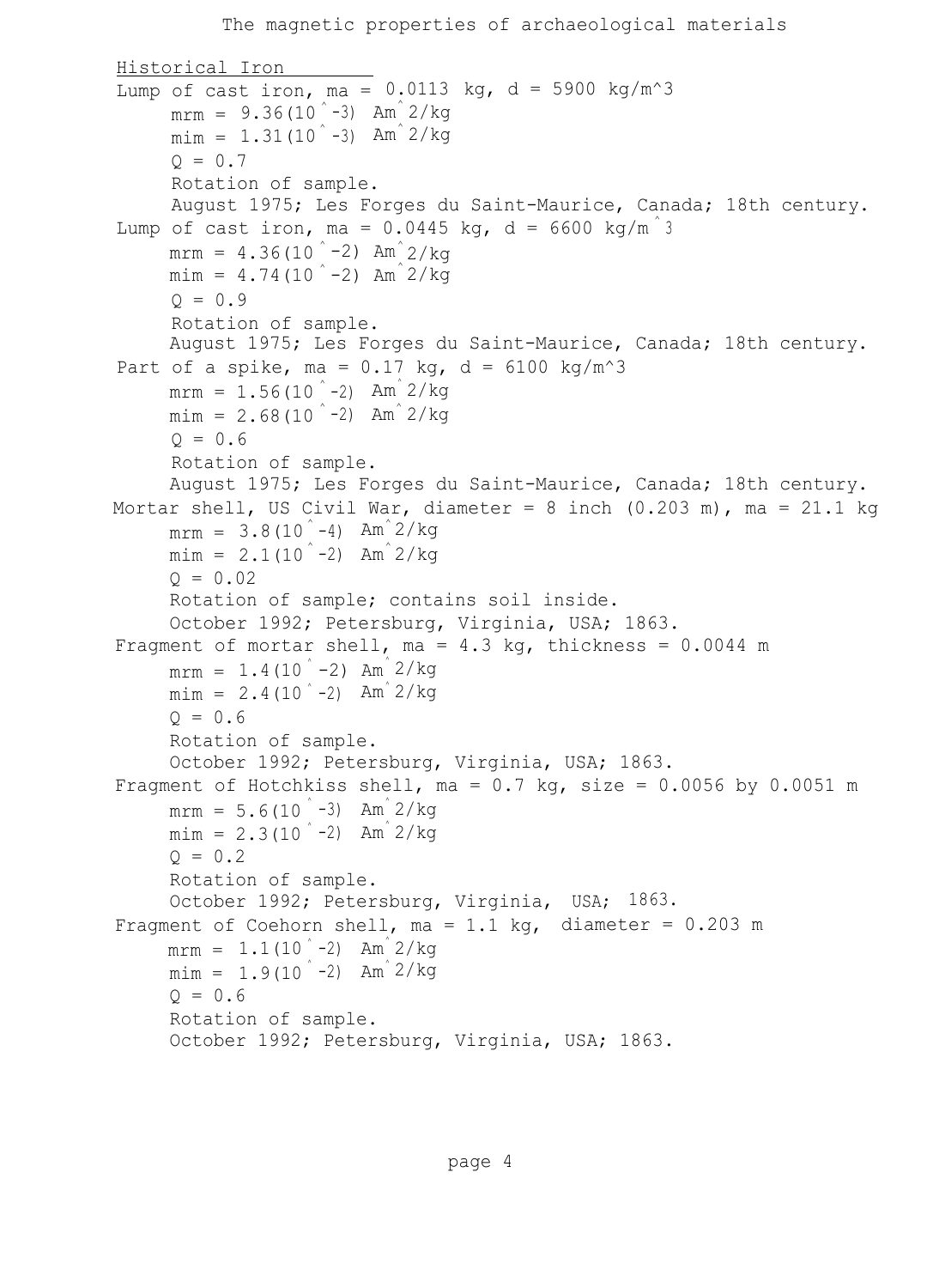```
The magnetic properties of archaeological materials
Iron Slag
Mixture of iron and glass slag, m = 0.035 kg, d = 3600 kg/m<sup>2</sup>3
     m \text{ cm} = 6.9(10^{\degree} - 3) Am<sup>\degree</sup> 2/kg
     min = 1.37(10<sup>°</sup> - 3) Am<sup>3</sup>/kg
     0 = 0.6Rotation of sample.
     August 1975; Les Forges du Saint-Maurice, Canada; 18th century.
Iron and frothy slag, ma = 0.173 kg, d = 3300 kg/m<sup>2</sup>3
     mrm = 1.06(10<sup>°</sup> - 3) Am<sup>3</sup> 2/kg
     min = 3.1(10<sup>2</sup> - 4) Am 2/kgQ = 3.4Rotation of sample.
     August 1975; Les Forges du Saint-Maurice, Canada; 18th century.
Block of slag, ma = 1.3 kg
     mrm = 4.8(10<sup>°</sup> - 3) Am<sup>3</sup> 2/kg
     \text{min} = 1.0(10 \degree -3) Am<sup>o</sup> 2/k<sup>g</sup>
     Q = 4.8, k = 0.1Rotation of sample.
     September 1996; Snorup, Denmark; 400 AD.
     Survey with Tatyana Smekalova (St. Petersburg State University)
Nine samples from Snorup, Denmark
     0 = 11 - 212Laboratory measurement by Boris Pisakin (Petrophysical Dept.,
           St. Petersburg State University).
Circular blocks of slag from Snorup, Denmark
     location F B8 Ba Bc E16 E24 E25
     diameter, m 0.75 0.7 0.85 0.65 0.75 0.70 0.70
     thickness, m 0.15 0.20 0.29 0.25 0.36
     d, kg/m^3 3600
     ma, kg 67 78 112 51 175 165 225
     mm, Am^ 2/kg 0.0124 0.0094 0.0084 0.0075 0.0142 0.0094 0.0089
     k 0.026 0.063 0.0055 0.0055 0.0055 0.0055 0.0055 0.0055 0.0055 0.0055 0.0055 0.0055 0.0055 0.0055 0.005 0.005 0.005 0.005 0.005 0.005 0.005 0.005 0.005 0.005 0.005 0.005 0.005 0.005 0.005 0.005 0.005 0.005 0.005 0.005 0.00
     Q 28 28 9.4 160
     Measured by models of magnetic maps.
     September 1996; Snorup, Denmark; approximately 400 AD.
     Survey with Tatyana Smekalova (St. Petersburg State Univ.)
     Measurements of k and Q by V. V. Gernik (Geological Institute,
           St. Petersburg State University). Excavations and mass by
           Olfert Voss (Nationalmuseet, Copenhagen).
```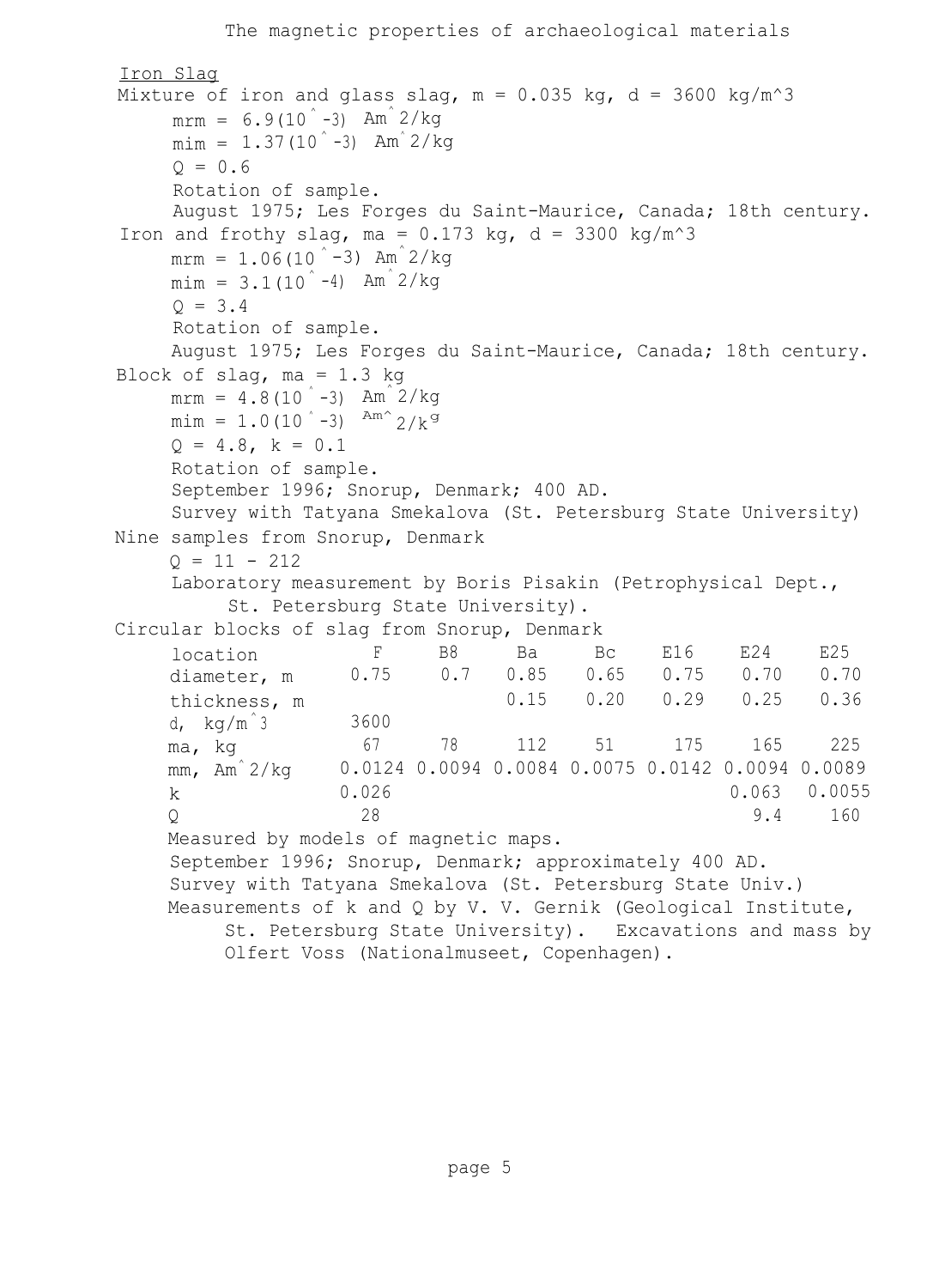```
The magnetic properties of archaeological materials
Ceramic
Modern roof tiles, average 5, d = 1740 kg/m<sup>3</sup>, ma = 0.075 kg
    mrm = 7.2(10<sup>2</sup> - 4) Am<sup>2</sup> 2/kg
     mim << mrm
    k (JH-8) = 0.0006
     Measured by rotating samples.
     December 1987; Guajara Mound, Brazil.
Burial urns, Be = 27,860 nT
    number 7000-0-1 7000-0-3 7000-0-9
    height, m 0.7 0.7 0.7
    diameter, m 0.6 0.7 0.6
    mr, Am<sup>^</sup> 2 0.0380 0.0654 0.041
    mi, Am^2 << m r mr 0.0127 << mr
     \Omega 5.2
    k (JH-8) 0.006 0.006 0.0055
    Measured by rotating urns.
    December 1987; Guajara Mound, Brazil.
                                                   7000-0-13
                                                      0.4
                                                      0.6
                                                     0.0037
                                                     << mr
                                                     0.008
Burial urns, Be = 27,835 nT
    type Epaulets Geometric
    height, m 0.54 0.56
    width, m 0.48 0.45
    ma, kg 22 18
    mrm, Am<sup>\hat{2}/kq 1.06(10 -3) 4.9(10 -4)</sup>
    mim, Am^2/kq 1.4(10 -5)
                                    1.4(10<sup>°</sup> - 4)Q 3.5
    k 0.0011 0.011
    k (JH-8) 0.008 0.004
    Measured by locating remanent
magnetic poles and measuring field.
    November 1988; Guajara Mound, Brazil.
Pot sherds
    number
    ma, kg
    V, m<sup>2</sup> 3
    d, kg/m^3mrm, Am^ 2/kg
    mim, Am^2,kg
    Q
    k
    k (JH-8)
    Measured
by rotating sherds, Be = 54,470 nT.
    December
1987; Guajara Mound, Brazil.
                     1
                  0.123
                  70(10^{\degree} - 6)1760
                  3.6(10^{\degree} - 3)8.1(10^{\degree}-5)44.6
                  0.003
                  0.015
                                 2
                              0.148
                               79(10^{\degree} - 6)1870
                             9.7(10^{\degree}-4)<< mrm
                                              3
                                            0.131
                                           87(10^{\degree} - 6)1510
                                           4.5(10^{\degree} - 5)2.9(10^{\degree} - 4)0.2
                                           0.010
                               0.002
0.006 0.005
                                                          4
                                                        0.436
                                                       262(10 - 6)1660
                                                       7.9(10^{\degree} - 4)9.6(10<sup>^{\circ}</sup>-5)
                                                         8.2
                                                       0.004
```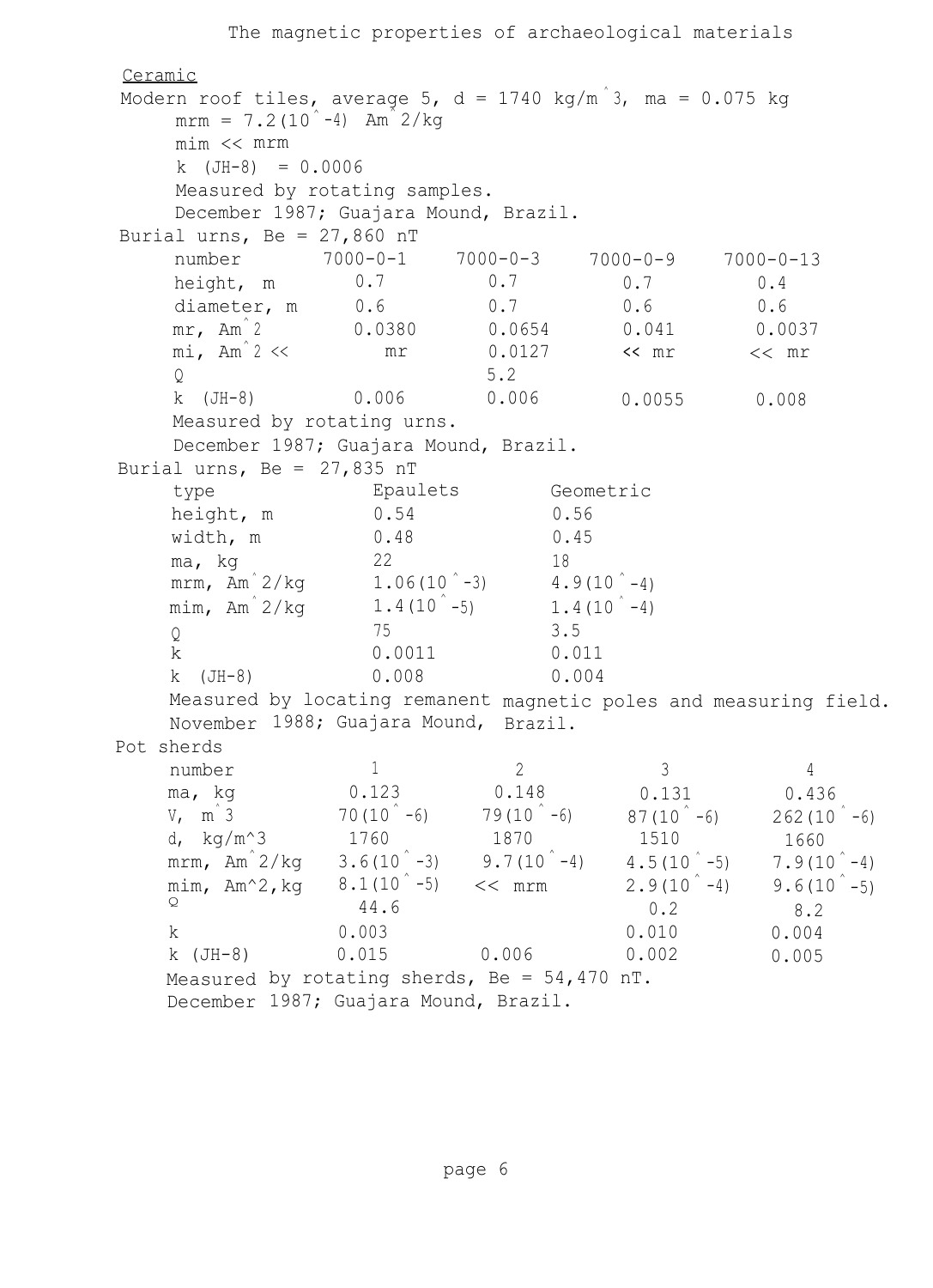```
The magnetic properties of archaeological materials
Brick
Modern brick, average of 5, 20th century
     k (JH-8) = 0.0012
     Measured with JH-8 susceptibility meter.
     February 1991, Millville, New Jersey, USA.
Modern brick, V = 795(10^
-6) m
^ 3, ma = 1.60 kg, d = 2010 kg/m^3
     mm = 4.7(10^{\degree}-4) Am<sup>\degree</sup>2/kg with Be = 54,200 nT
     k (JH-8) = 0.003
     Model magnetic map with rectangular prism.
     April 1992; Millville, New Jersey, USA; 20th century.
Brick foundation, about 45 percent of wall by volume is brick.
     k = 0.006Measured from two-dimensional model of measurements.
     September 1991; St. Mary's City, Maryland, USA; 17th century.
Bricks, average of 4
     V = 1.60(10^-3) m^3, ma = 3.1 kg, d = 1945 m^3/kg
     mrm = 2.2(10<sup>°</sup> - 3) Am<sup>\alpha</sup> 2/kg
     min = 1.4(10<sup>4</sup> - 4) Am<sup>2</sup>/kg
     Q = 15.7k = 0.020, k (JH-8) = 0.001
     September 1991; St. Mary's City, Maryland, USA; 17th century.
```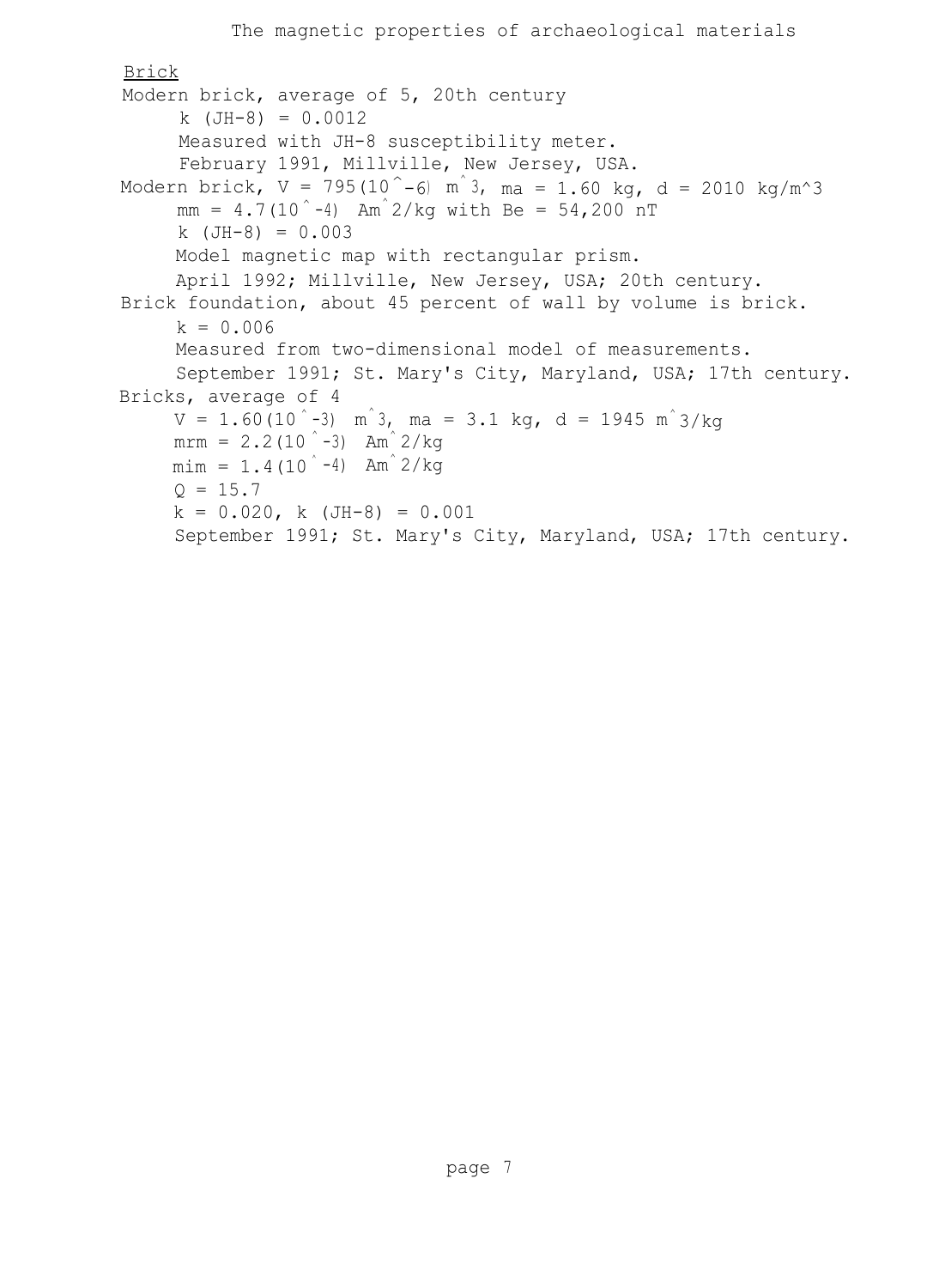The magnetic properties of archaeological materials Fired Earth Parts of U-shaped stoves exposed by excavations Be = 28,070 nT, assume  $d = 1700 \text{ kg/m}^3$ location excavation 5S profile 3 other V,  $m^3$  1.75(10  $^{\circ}$  -3) 0.85(10  $^{\circ}$  -3) 0.55(10  $^{\circ}$  -3) mrm, Am $\hat{}$  2/kg  $1.94\,(10\degree$  -4)  $3.73\,(10\degree$  $-3$ ) 2.18(10<sup>2</sup> -3) mim, Am $^{2}/\text{kg}$  6.75(10^-4) 1.17(10^-3) 0.46(10  $0.46(10 - 3)$ 4 2.9 2.2 5.1 k 0.017 0.089 0.035 Measured magnetic field by rotating to 6 perpendicular faces. November 1985; Teso dos Bichos, Brazil. Fired clay, encountered by excavations k (JH-8) = 0.0055 (surrounding soil had k = 0.0035) November 1988; Guajara Mound, Brazil. Fired earth, not exposed by excavations, 5 estimates  $k = 0.0035, 0.005, 0.020, 0.015, 0.018$ Measured by two-dimensional models of magnetic maps. November 1988; Guajara Mound, Brazil. Kiln, dimensions about 4.7 by 3.2 m, and 1.3 m tall (after excavation)  $m = 135$  Am<sup>2</sup> Measured by multiple dipole model of magnetic map. 1993; Kanaka, Crimea; medieval kiln N2 Measurements with Tatyana Smekalova (St. Petersburg State Univ.) Kiln, dimensions about 3.5 by 3.5 m  $m = 104$  Am<sup>2</sup>  $Q = 2 - 20$  (sample measurement after excavation of nearby kilns). Measured by prismatic model of magnetic map (no excavation) August 1997; Choban-Khule; medieval kiln alpha. Measurements with Tatyana Smekalova (St. Petersburg State Univ.) Kiln, dimensions about 2.5 by 3.5 m Visible at excavation surface; unknown fraction remains.  $m = 2.3$  Am<sup>2</sup> Measured by prismatic model of magnetic map. June 1997; Tell Banat, Syria; perhaps 2300 BC Measurements with Tatyana Smekalova (St. Petersburg State Univ.) Brick clamp (at-surface brick kiln) k (JH-8) = 0.005 February 1993; Jamestown Island, Virginia, USA.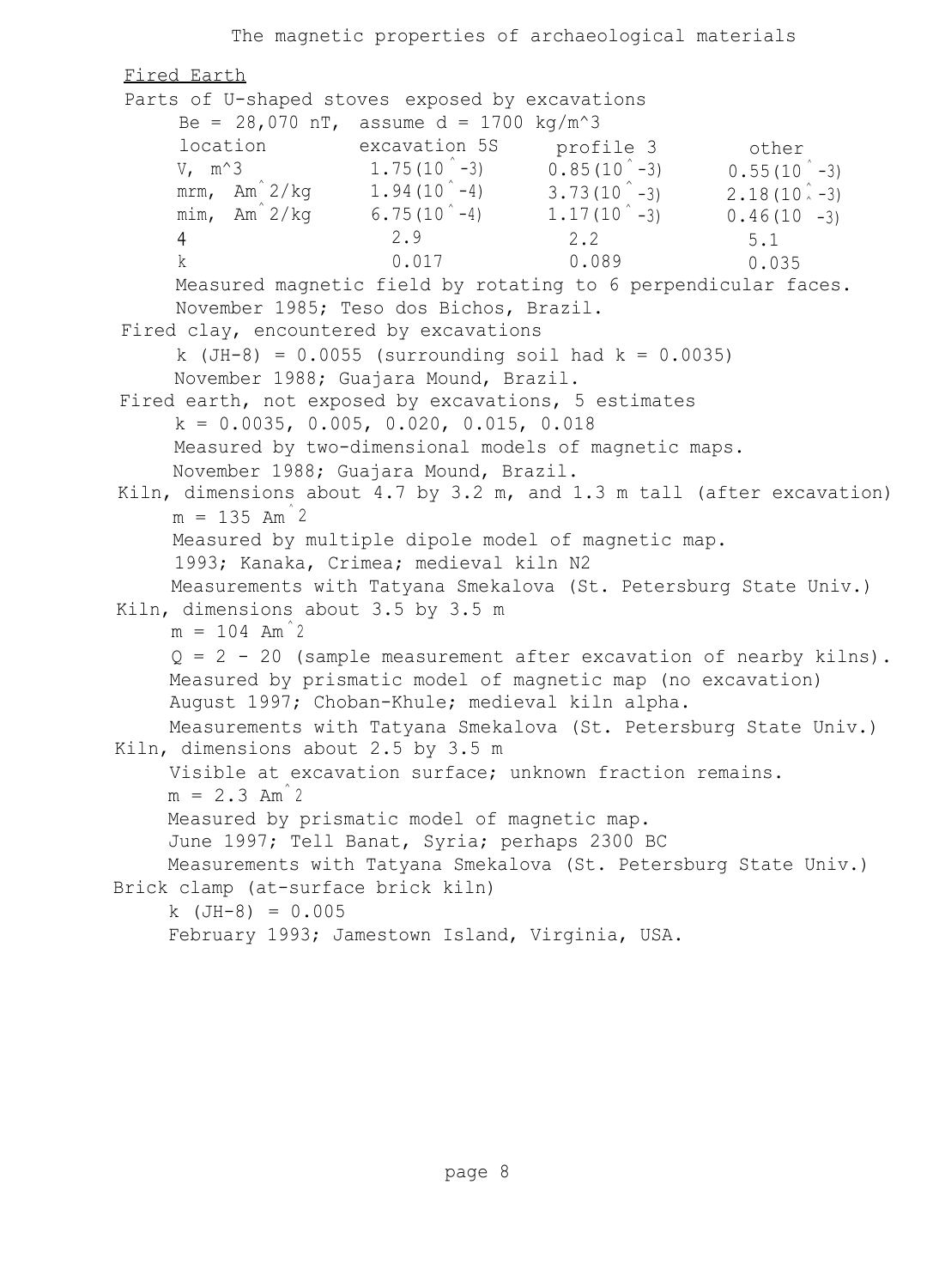```
Rocks
 Metamorphic or igneous stone, V = 450(10^{\degree}-6) m^{\degree}3M = 1.6 A/m
      Measured by rotation of hand sample.
      March 1976; Quirigua, Guatamala
Metamorphic or igneous stone, V = 570(10^-6) m^3
      M (remanent) = 4.0 A/m
      M (induced) = 0.44 A/m
      Q = 9.2Measured by rotation of hand sample.
      March 1976; Quirigua, Guatamala.
Fine-grained basalt, d = 3000 kg/m<sup>3</sup>, ma = 0.6 kg
      mrm = 7.2(10<sup>°</sup> - 4) Am<sup>^</sup> 2/kg, mim mrm
      Measured by rotation of hand sample.
      January 1983; Rojdi, India.
Gabbro (probably), d = 2900 \text{ kg/m } 3, ma = 0.685 kg, Be = 43,050 nT
      \texttt{mrm}~=~1.09(10^-4) Am^2/kg, mim = 3.7(10^-4) Am^2/kg
      Q = 0.3, k = 0.031Measured by rotation of hand sample.
      January 1983; Rojdi, India.
Coarse-grained basalt, ma = 0.57 kg, Be = 42,980 nT
      mrm = 1.16(10<sup>\degree-2) Am\degree 2/kg, mim = 6.4(10\degree-3) Am\degree 2/kg, Q = 1.8</sup>
      Measured by rotation of hand sample.
      January 1984; Rojdi, India.
Fine-grained basalt, ma = 2.11 kg
      mrm = 1.06(10<sup>\degree-2) Am\degree 2/kg, mim = 1.41(10\degree-2) Am\degree 2/kg, Q = 0.7</sup>
      Measured by rotation of hand sample.
      January 1984; Rojdi, India.
Basalt, ma = 0.715 kg
      mrm = 6.3(10 - 3) Am<sup>2</sup>/kg, mim = 3.2(10 - 3) Am<sup>2</sup>/kg, Q = 1.9
      Measured by rotation of hand sample.
      January 1984; Rojdi, India.
Triassic sandstone, ma = 1.6 kg, Be = 53,850 nT
      mrm = 1.1(10<sup>\degree</sup>-5) Am<sup>\degree</sup>2/kg, mim = 5.5(10<sup>\degree</sup>-6) Am<sup>\degree</sup>2/kg, Q = 1.9
      k (JH-8) = 5(10^{\degree}-5)Measured by rotation of hand sample.
      October 1995; Manassas Battlefield, Virginia, USA.
Granitic, ma = 1.51 kg, d = 3010 kg/m<sup>3</sup>, Be = 55,870 nT
     mrm = 1.9(10 ^{\circ} -4) Am^{\circ} 2/kg, mim = 2.7(10 ^{\circ} -4) Ant ^{\circ} 2/kg, Q = 0.7
      Measured by rotation of hand sample.
      November 1979; Pluckemin, New Jersey, USA.
Gabbro (possibly), ma = 7.7 kg
      mrm = 7.9(10<sup>°</sup> - 5) Am<sup>2/kg</sup>, mim mrm
      Measured by rotation of hand sample.
      September 1981; New Windsor Cantonnment, New York, USA.
```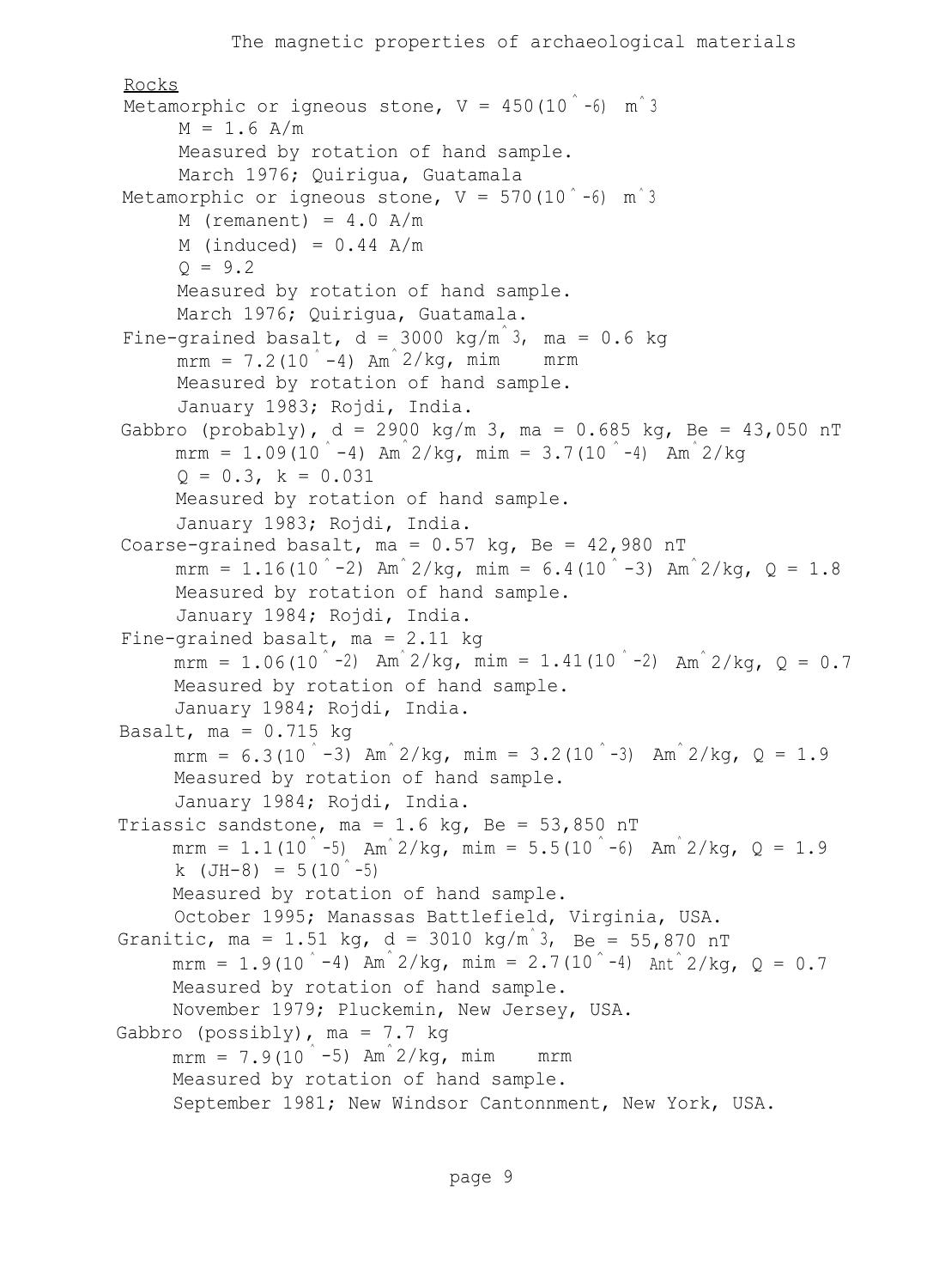Rocks (continued) Garnet gneiss (possibly), ma = 1.36 kg mrm = 2.72(10<sup> $\degree$ </sup>-4) Am<sup> $\degree$ </sup>2/kg, mim = 6.6(10 $\degree$ -4) Am $\degree$ 2/kg, Q = 0.3 Measured by rotation of hand sample. September 1981; New Windsor Cantonnment, New York, USA. Granodiorite (possibly) k (JH-8) = 0.02 December 1991; Green Spring Park, Virginia, USA.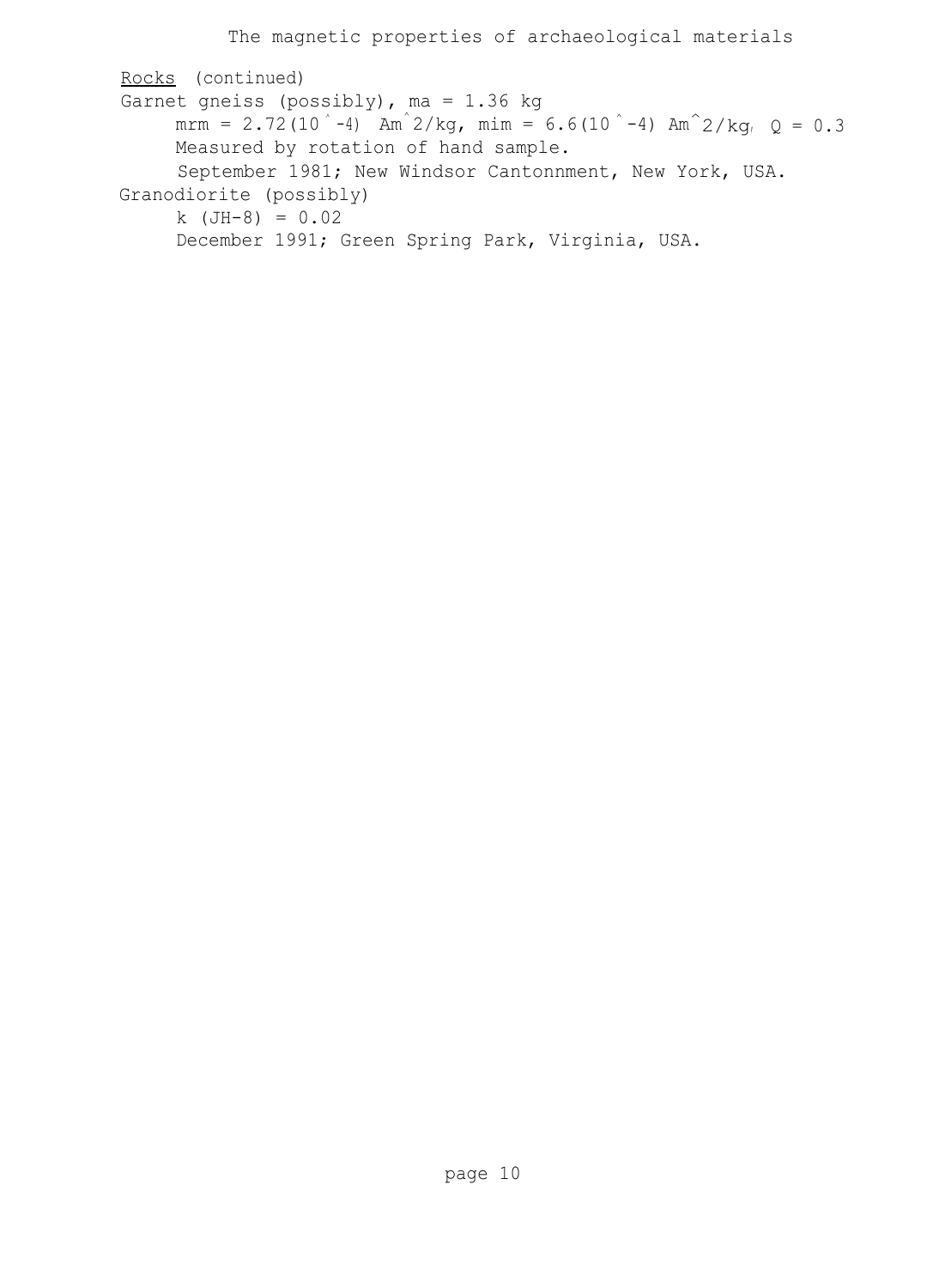```
Soils and Sediments
Beach sand with garnet and magnetite, d = 2400 kg/m<sup>3</sup>
     k (JH-8) = 0.03 - 0.06
     May 1991; Cape Cod, Massachusetts, USA.
Beach sand containing magnetite
     k (JH-8) = 0.0035
     February 1993; Jamestown Island, Virginia, USA.
Residual soil over limestone
     mm = 5(10^{\degree} - 5) Am<sup>\degree</sup>2/kg
     Measured by rotating soil sample; limestone was non-magnetic.
     April 1978; Baq'ah Valley, Jordan.
     Measured with Patrick McGovern (Univ. of Pennsylvania).
Silty soil
     k = 0.0075Measured by magnetic model of grave voids.
     June 1997; Tell Banat, Syria.
     Measured with Tatyana Smekalova (St. Petersburg State Univ.)
Silty soil, Be = 46,150 nT
     Soil of White Monument earthen mound, 21 m tall, 61,000 m^3
     k = 0.0037Measured with topographic model of magnetic map and lab. sample.
     June 1997; Tell Banat, Syria, 2300 BC
    Measured with Tatyana Smekalova (St. Petersburg State Univ.)
```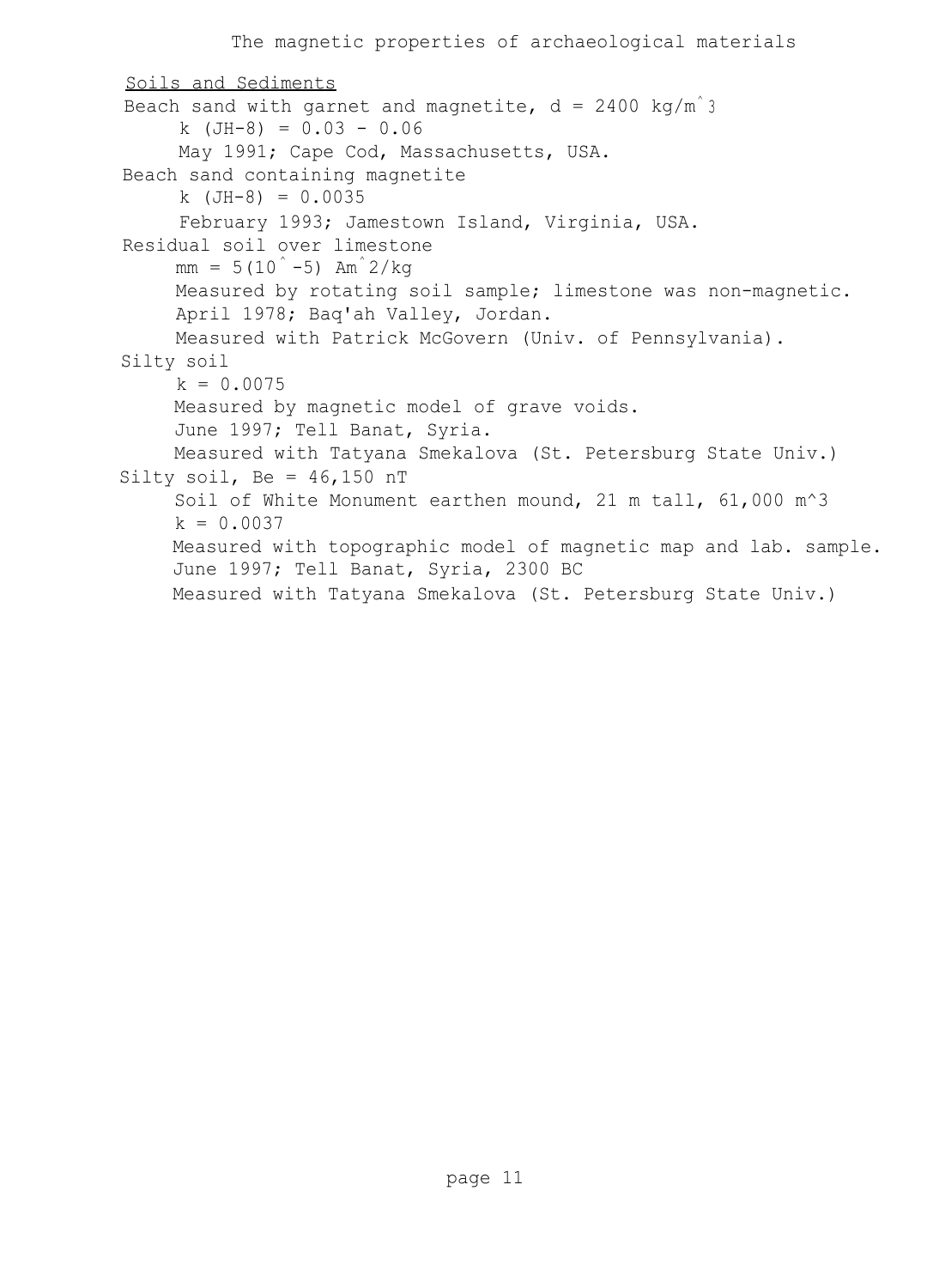Miscellaneous Fly ash (ash from coal-burning),  $V = 7.69(10^{\circ}-4)$  m<sup> $\circ$ </sup>3  $M = 30.2$  A/m September 1985; Bound Brook, New Jersey, USA. Well, bored, with iron or steel pipe  $S = -116.5$  Am Measured with monopole model of magnetic map. October 1995; Manassas Battlefield, Virginia, USA. Well, dug, contains iron debris  $S = -193.4$  Am Measured with monopole model of magnetic map. January 1994; Petersburg Battlefield, Virginia, USA. Magnetic noise caused by overhead wires to electrified buses B = 10 nT at a distance of about 500 m Measured with total field magnetometers; model with 35 A current. October 1992; Simferopol, Ukraine. Measurements with Tatyana Smekalova (St. Petersburg State Univ.) Archaeological materials from the site of Neapolis Material: k fired laver 0.02 pit filling 0.0075 unfired brick 0.0013 natural gravel 0.001 Measured in laboratory. October 1993; Simferopol, Ukraine. Measurements by Tatyana Smekalova (St. Petersburg State Univ.) Further archaeological materials from the site of Neapolis Material: k (JH-8) igneous rock 0.007 roof tile 0.005 reddish orange fired earth 0.001 black fired earth 0.0005 gray ash 0.0005 ancient topsoil 0.00015 yellow clay 0.0001 limestone <0.00001 April 1993; Simferopol, Ukraine. Central dipole of the Earth,  $r = 6.37(10^6)$  m, ma = 5.97(10<sup> $\degree$ 24)</sup> kg  $m = 7.94(10^{\degree}22)$  Am $^{\degree}2$ ; nun = 1.33(10  $^{"}-2$ ) Am $^{\degree}2/\text{kg}$ From: Frank D. Stacey, Physics of the Earth, 1977, p. 333